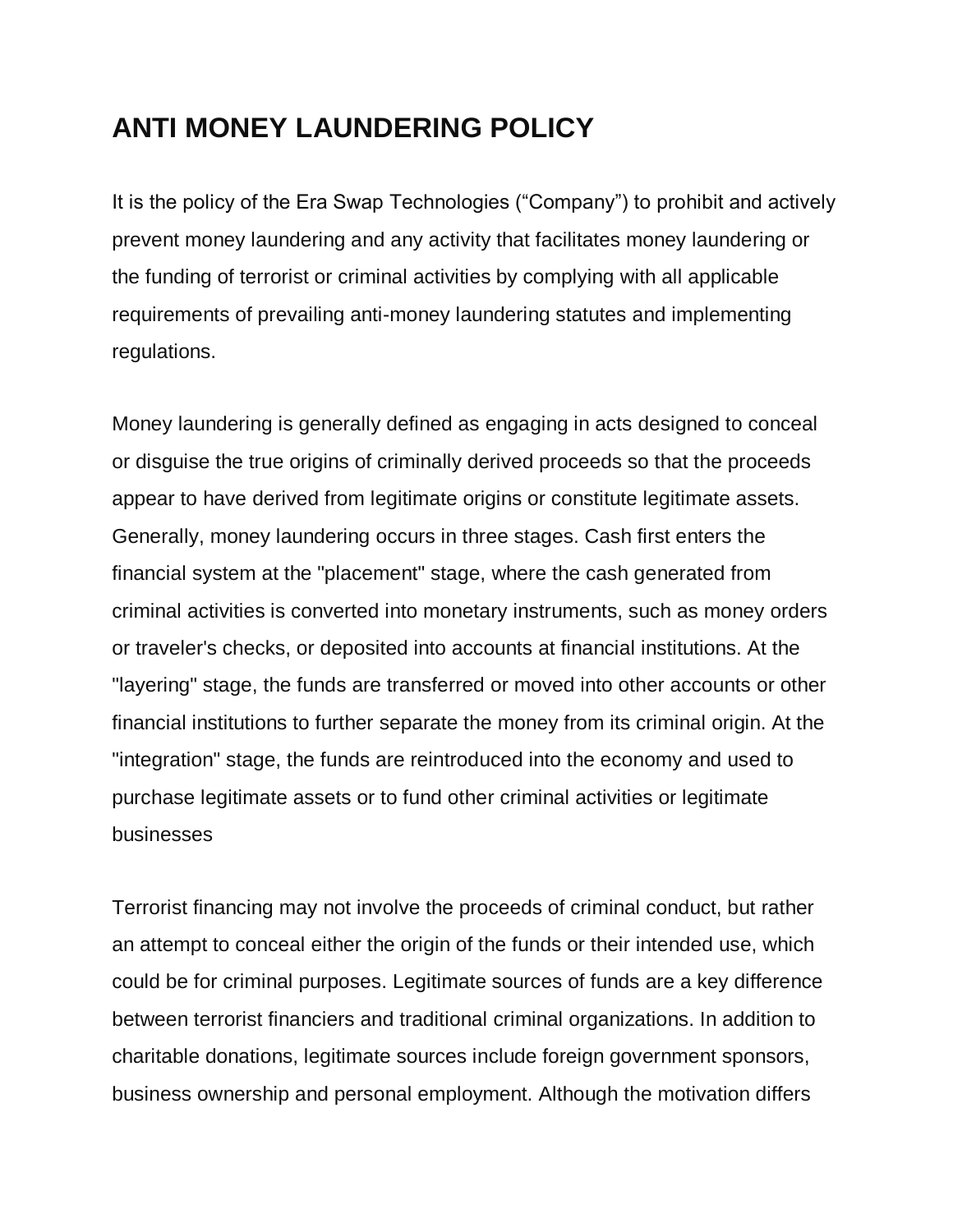between traditional money launderers and terrorist financiers, the actual methods used to fund terrorist operations can be the same as or similar to methods used by other criminals to launder funds. Funding for terrorist attacks does not always require large sums of money and the associated transactions may not be complex.

Our AML policies, procedures and internal controls are designed to ensure compliance with all applicable regulations and will be reviewed and updated on a regular basis to ensure appropriate policies, procedures and internal controls are in place to account for both changes in regulations and changes in our business.

#### **2. AML Compliance Person Designation and Duties**

The Company has designated its Directors as its Anti-Money Laundering Policy Compliance officer, with full responsibility for the Company's AML policy (hereinafter referred as AML Compliance Party or designated Director). The duties of the AML Compliance designated Director, will include monitoring the Company's compliance with AML obligations, overseeing communication and training for employees. The Designated Director will also ensure that the Company keeps and maintains all of the required AML records, if any. The Designated Director is vested with full responsibility and authority to enforce the Company's AML policy.

## **3. Giving AML Information to Law Enforcement Agencies and Other Financial Institutions**

We will respond to all law enforcement requests concerning accounts and transactions by immediately searching our records to determine whether we maintain or have maintained any account for, or have engaged in any transaction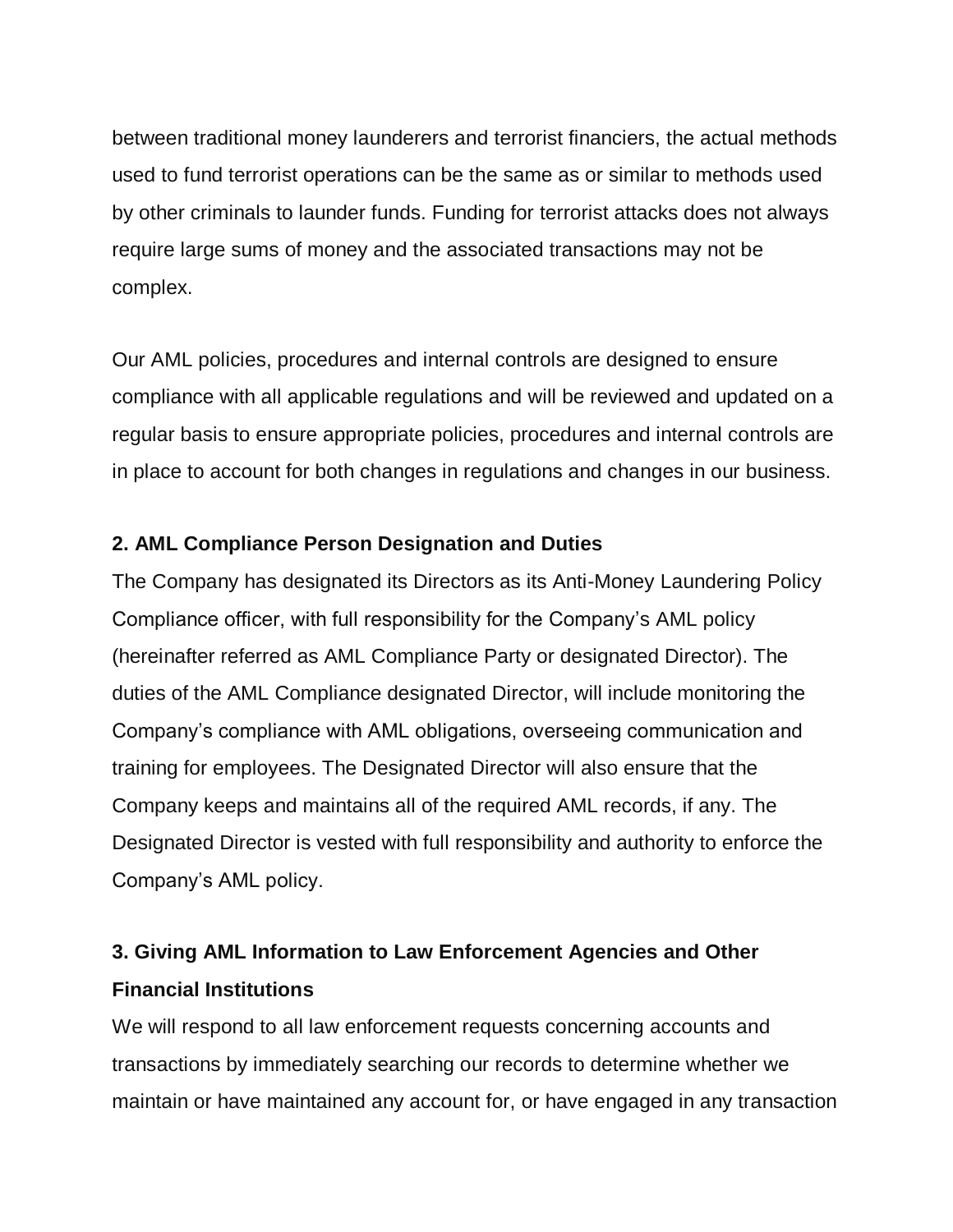with, each individual, entity or organization named in the request. Our policy is to respond to such inquiries within 14 days, unless otherwise specified. If the AML Compliance Party searches our records and does not find a matching account or transaction, then the AML Compliance Party will not reply to the request. We will maintain documentation that we have performed the required search.

We will respond to the request of law enforcement when we find a matching account or transaction. We will disclose to the party or parties of the subject account or transaction that law enforcement has requested or obtained information from us, except to the extent necessary to comply with the information request. The AML Compliance Party will review, maintain and implement procedures to protect the security and confidentiality of requests regarding the protection of customers' nonpublic information. We will direct any responses we receive to the requesting law enforcement agency as designated in the request. Unless otherwise stated in the law enforcement request, we will not be required to treat the information request as continuing in nature, and we will not be required to treat the periodic required as a government provided list of suspected terrorists for purposes of the customer identification and verification requirements.

We understand that the receipt of a grand jury subpoena concerning a customer does not in itself require that we file a response. When we receive a grand jury subpoena, we will conduct a risk assessment of the customer subject to the subpoena as well as review the customer's account activity. If we uncover suspicious activity during our risk assessment and review, we will elevate that customer's risk assessment and may response to the subpoena. We understand that none of our officers, employees or agents may directly or indirectly disclose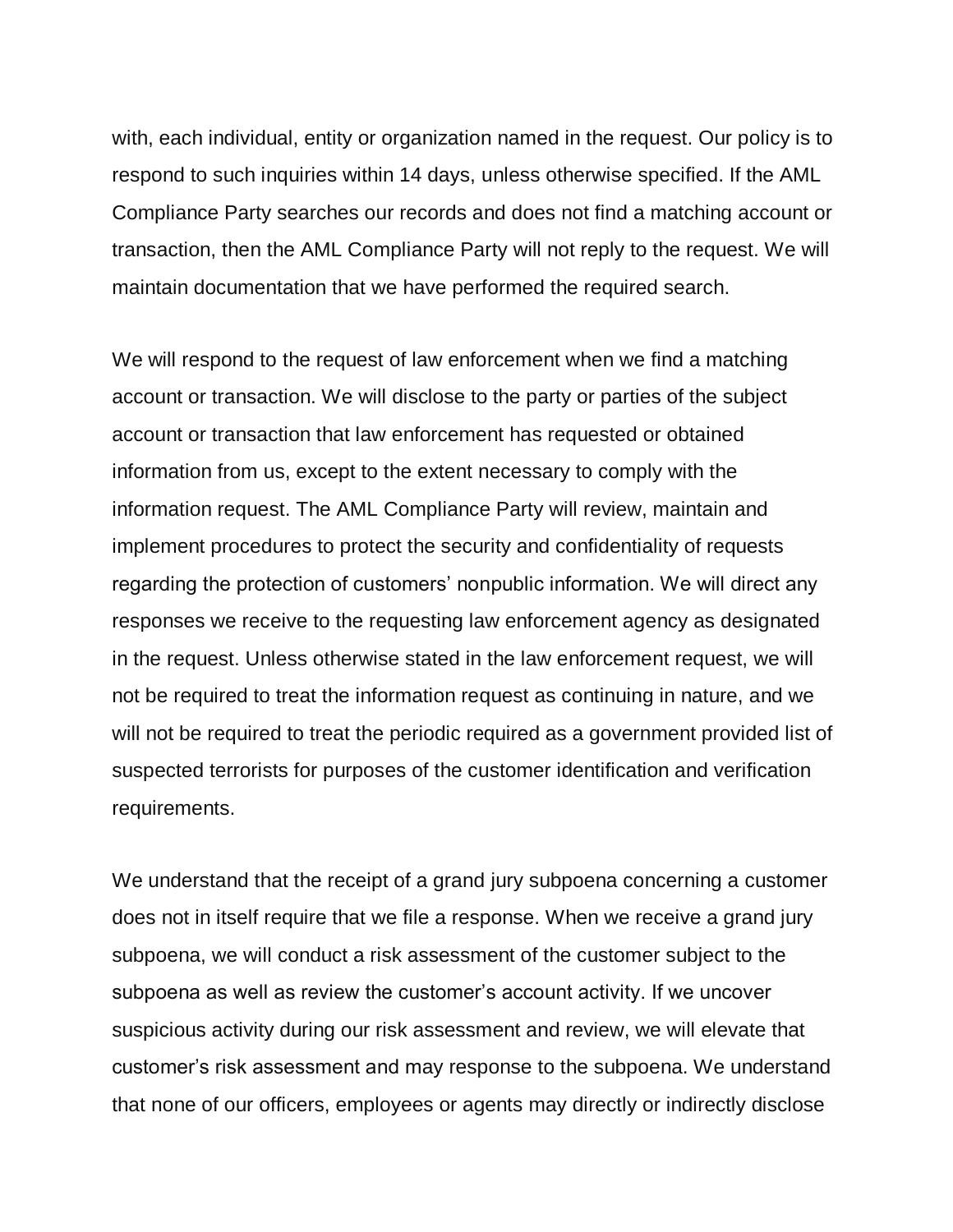to the person who is the subject of the subpoena its existence, its contents or the information we used to respond to it. To maintain the confidentiality of any grand jury subpoena we receive, we will process and maintain the subpoena by theAML Compliance Party.

We will share information with other financial institutions regarding individuals, entities, organizations and countries for purposes of identifying and, where appropriate, reporting activities that we suspect may involve possible terrorist activity or money laundering. We understand that this requirement applies even to financial institutions with which we are affiliated, and that we will obtain the requisite notices from affiliates and follow all required procedures.

We will employ strict procedures both to ensure that only relevant information is shared and to protect the security and confidentiality of this information, for example, by segregating it from the Company's other books and records.

We also will employ procedures to ensure that any information received from another financial institution shall not be used for any purpose other than:

- identifying and, where appropriate, reporting on money laundering or terrorist activities;
- determining whether to establish or maintain an account, or to engage in a transaction; or
- assisting the financial institution in complying with performing such activities.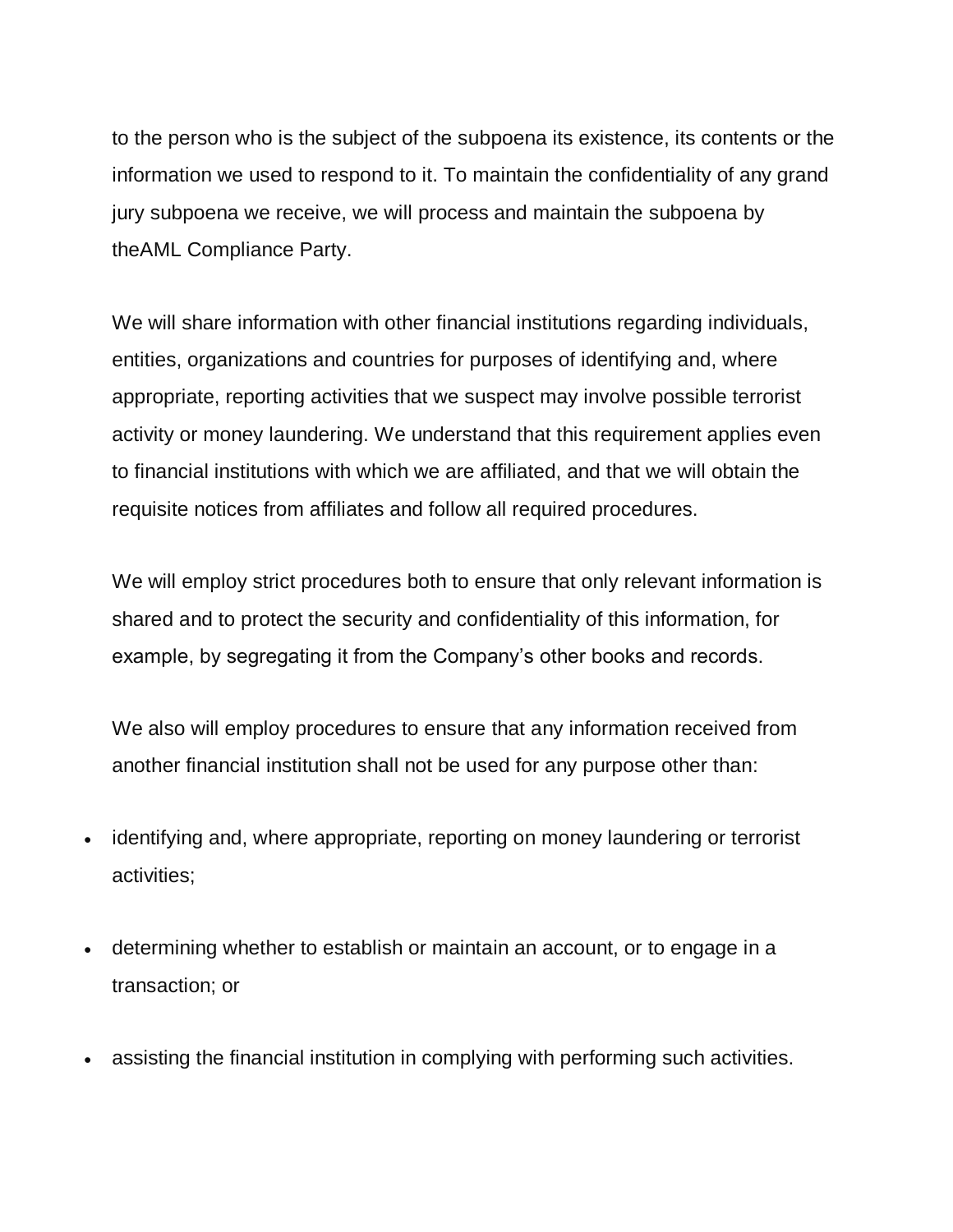## **4. Checking & Control Listings**

Before opening an account, and on an ongoing basis, the AML Compliance Party will check to ensure that a customer does not appear on the Specially Designated Nationals and Blocked Persons List ("SDN") or is not engaging in transactions that are prohibited by the economic sanctions and embargoes.

If we determine that a customer is on the SDN list or is engaging in transactions that are prohibited by the economic sanctions and embargoes, we will reject the transaction and/or block the customer's assets.

## **5.Customer Identification Policy**

a. Required Customer Information

Prior to opening an account, should it become applicable, AML Compliance Party will collect the following information for all accounts, if applicable, for any person, entity or organization that is opening a new account and whose name is on the account:

- (1) the name;
- (2) date of birth (for an individual);
- (3) an address, which will be a residential or business street address (for an individual), an Army Post Office (APO) or Fleet Post Office (FPO) box number, or residential or business street address of next of kin or another contact individual (for an individual who does not have a residential or business street address), or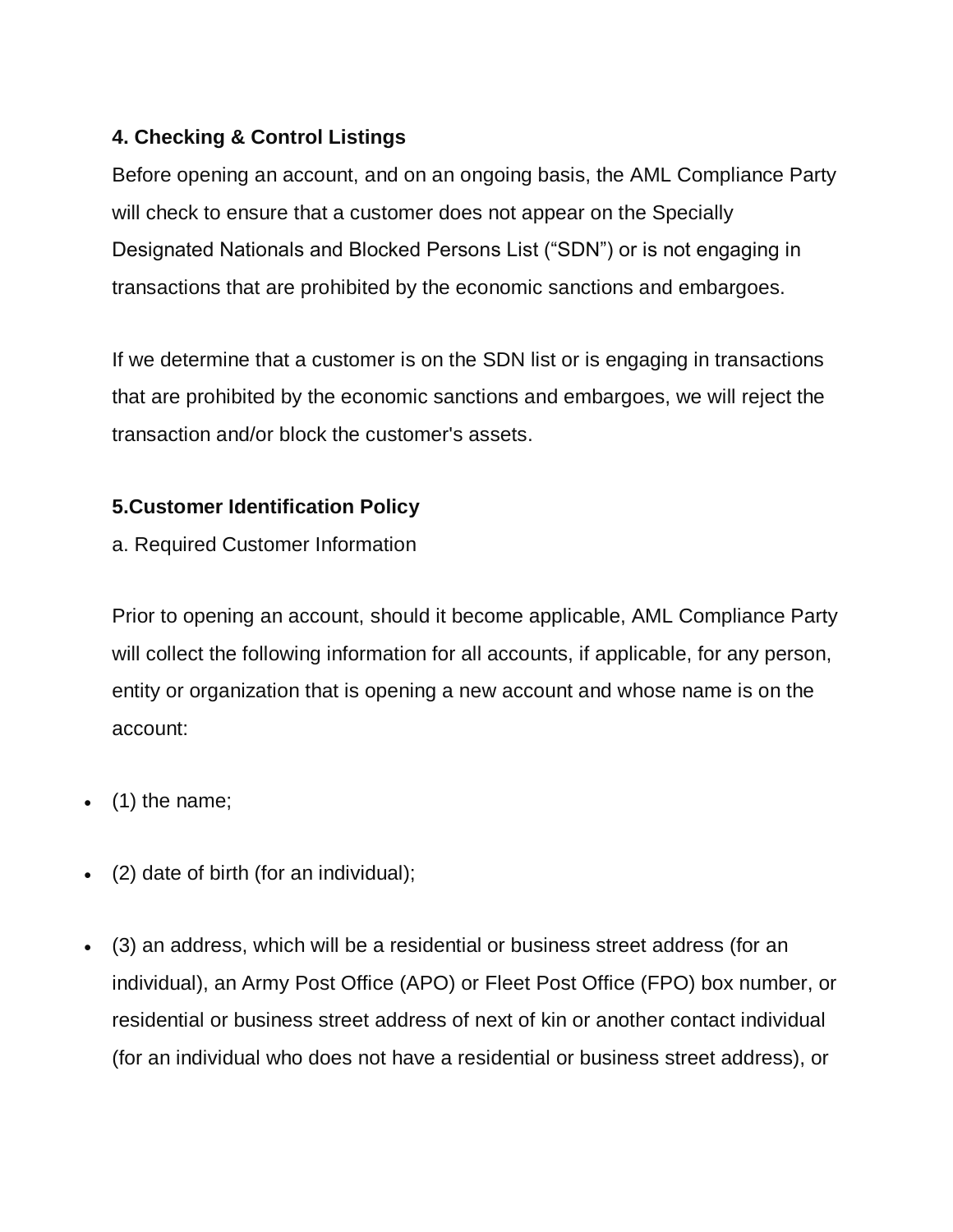a principal place of business, local office, or other physical location (for a person other than an individual); and

 (4) an identification number, which will be a taxpayer identification, or one or more of the following: a taxpayer identification number, passport number and country of issuance, alien identification card number, or number and country of issuance of any other government-issued document evidencing nationality or residence and bearing a photograph or other similar safeguard.

When opening an account for a foreign business or enterprise that does not have an identification number, we will request alternative government-issued documentation certifying the existence of the business or enterprise.

#### **b. Customers Who Refuse to Provide Information**

If a potential or existing customer either refuses to provide the information described above when requested, or appears to have intentionally provided misleading information, our Company will not open a new account and, after considering the risks involved, consider closing any existing account.

#### **c. Verifying Information**

Based on the risk, and to the extent reasonable and practicable, we will ensure that we have a reasonable belief that we know the true identity of our customers by using risk-based procedures to verify and document the accuracy of the information we get about our customers. AML Compliance Party will analyze the information we obtain to determine whether the information is sufficient to form a reasonable belief that we know the true identity of the customer (e.g., whether the information is logical or contains inconsistencies).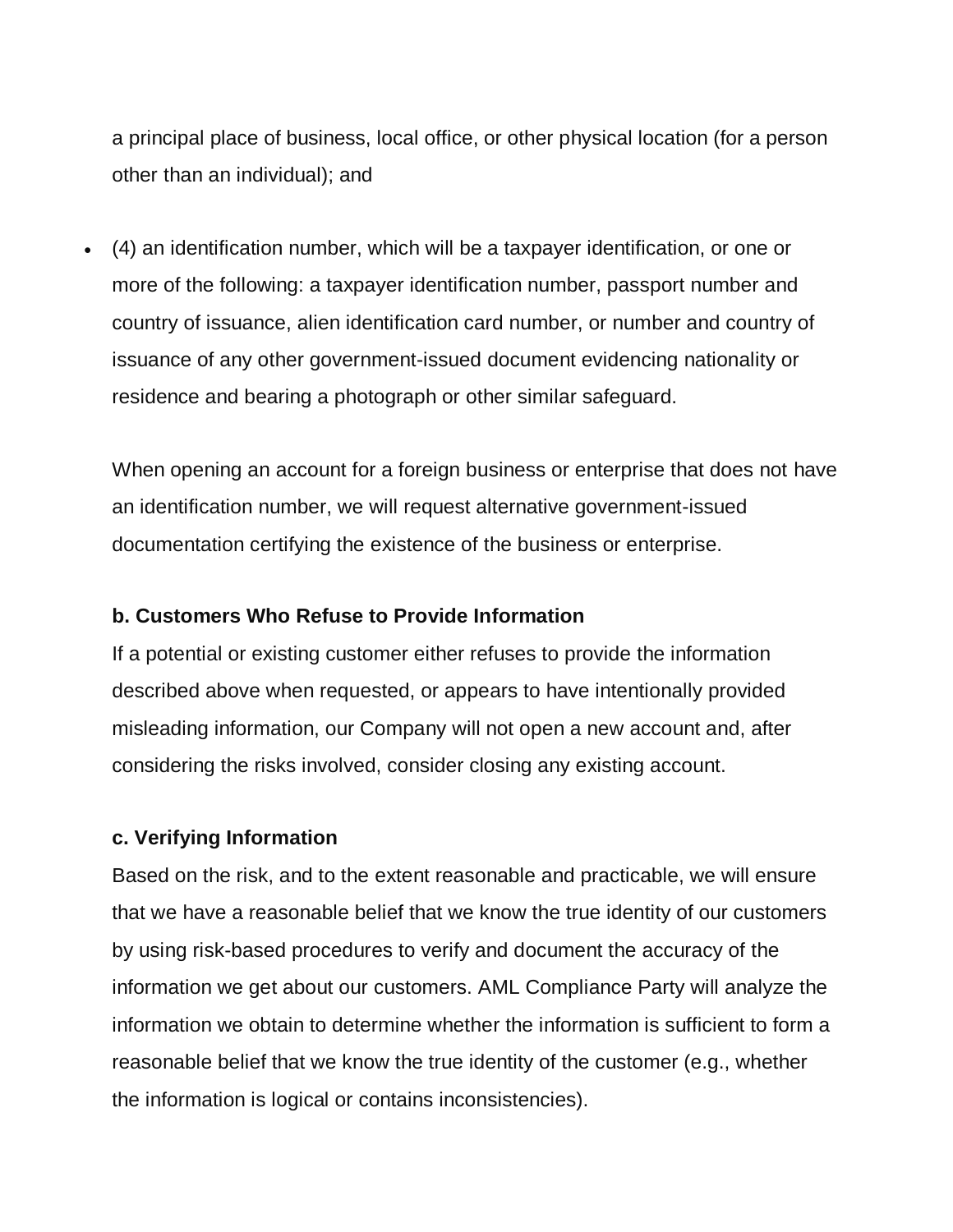We will verify customer identity through documentary means, non-documentary means or both. We will use documents to verify customer identity when appropriate documents are available. In light of the increased instances of identity fraud, we will supplement the use of documentary evidence by using the non-documentary means described below whenever necessary. We may also use non-documentary means, if we are still uncertain about whether we know the true identity of the customer. In verifying the information, we will consider whether the identifying information that we receive, such as the customer's name, street address, zip code, telephone number (if provided), date of birth and tax identification number, allow us to determine that we have a reasonable belief that we know the true identity of the customer (e.g., whether the information is logical or contains inconsistencies).

Appropriate documents for verifying the identity of customers include the following:

- For an individual, an unexpired government-issued identification evidencing nationality or residence and bearing a photograph or similar safeguard, such as a driver's license or passport; an
- For a person other than an individual, documents showing the existence of the entity, such as certified articles of incorporation, a government-issued business license, a partnership agreement or a trust instrument.

We understand that we are not required to take steps to determine whether the document that the customer has provided to us for identity verification has been validly issued and that we may rely on a government-issued identification as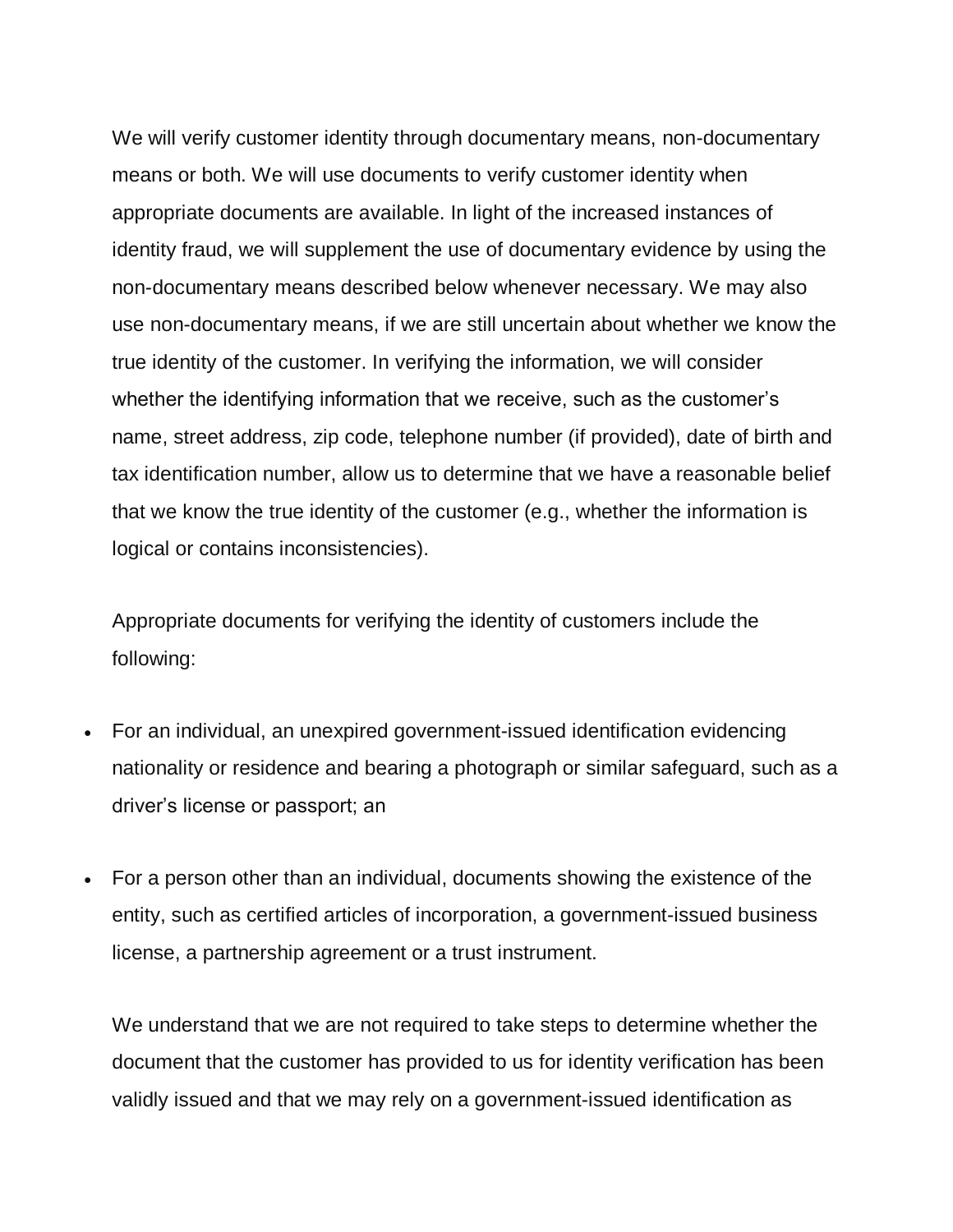verification of a customer's identity. If, however, we note that the document shows some obvious form of fraud, we must consider that factor in determining whether we can form a reasonable belief that we know the customer's true identity.

We will use the following non-documentary methods of verifying identity:

- Independently verifying the customer's identity through the comparison of information provided by the customer with information obtained from a consumer reporting agency, public database or other source;
- Checking references with other financial institutions; or
- Obtaining a financial statement.

We will use non-documentary methods of verification when: (1) the customer is unable to present an unexpired government-issued identification document with a photograph or other similar safeguard; (2) the Company is unfamiliar with the documents the customer presents for identification verification; (3) the customer and Company do not have face-to-face contact; and (4) there are other circumstances that increase the risk that the Company will be unable to verify the true identity of the customer through documentary means.

We will verify the information within a reasonable time before or after the account is opened. Depending on the nature of the account and requested transactions, we may refuse to complete a transaction before we have verified the information, or in some instances when we need more time, we may, pending verification,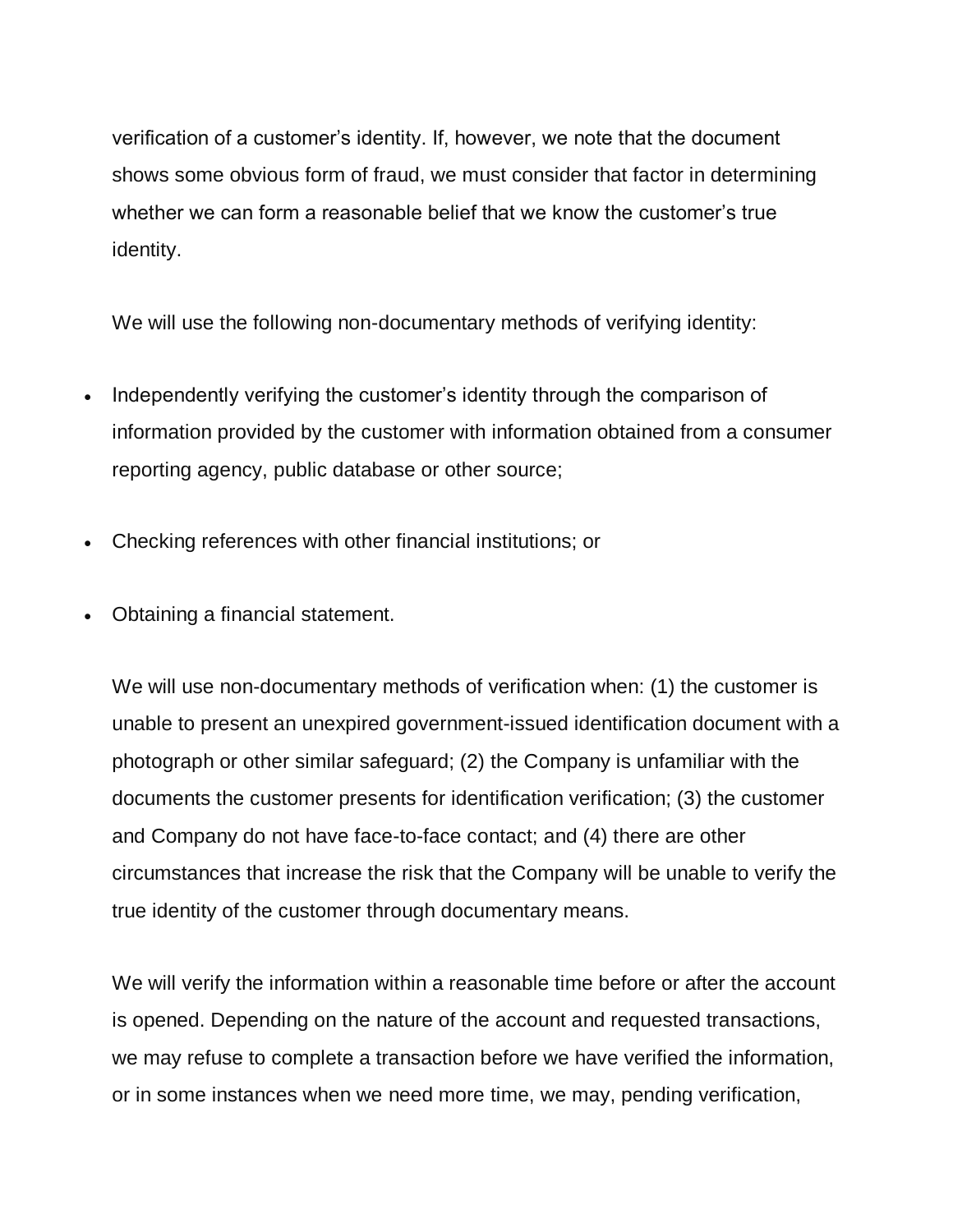restrict the types of transactions or dollar amount of transactions. If we find suspicious information that indicates possible money laundering, terrorist financing activity, or other suspicious activity, we may, after internal consultation with the Company's AML Compliance Party, elect to not open such account.

We recognize that the risk that we may not know the customer's true identity may be heightened for certain types of accounts, such as an account opened in the name of a corporation, partnership or trust that is created or conducts substantial business in a jurisdiction that has been designated by the United States as a primary money laundering jurisdiction, a terrorist concern, or has been designated as a non-cooperative country or territory. We will identify customers that pose a heightened risk of not being properly identified. We will also take the following additional measures that may be used to obtain information about the identity of the individuals associated with the customer when standard documentary methods prove to be insufficient.

#### **d. Lack of Verification**

When we cannot form a reasonable belief that we know the true identity of a customer, we will do the following: (1) not open an account; (2) impose terms under which a customer may conduct transactions while we attempt to verify the customer's identity; or (3) close an account after attempts to verify customer's identity fail

#### **e. Recordkeeping**

We will document our verification, including all identifying information provided by a customer, the methods used and results of verification, and the resolution of any discrepancies identified in the verification process. We will keep records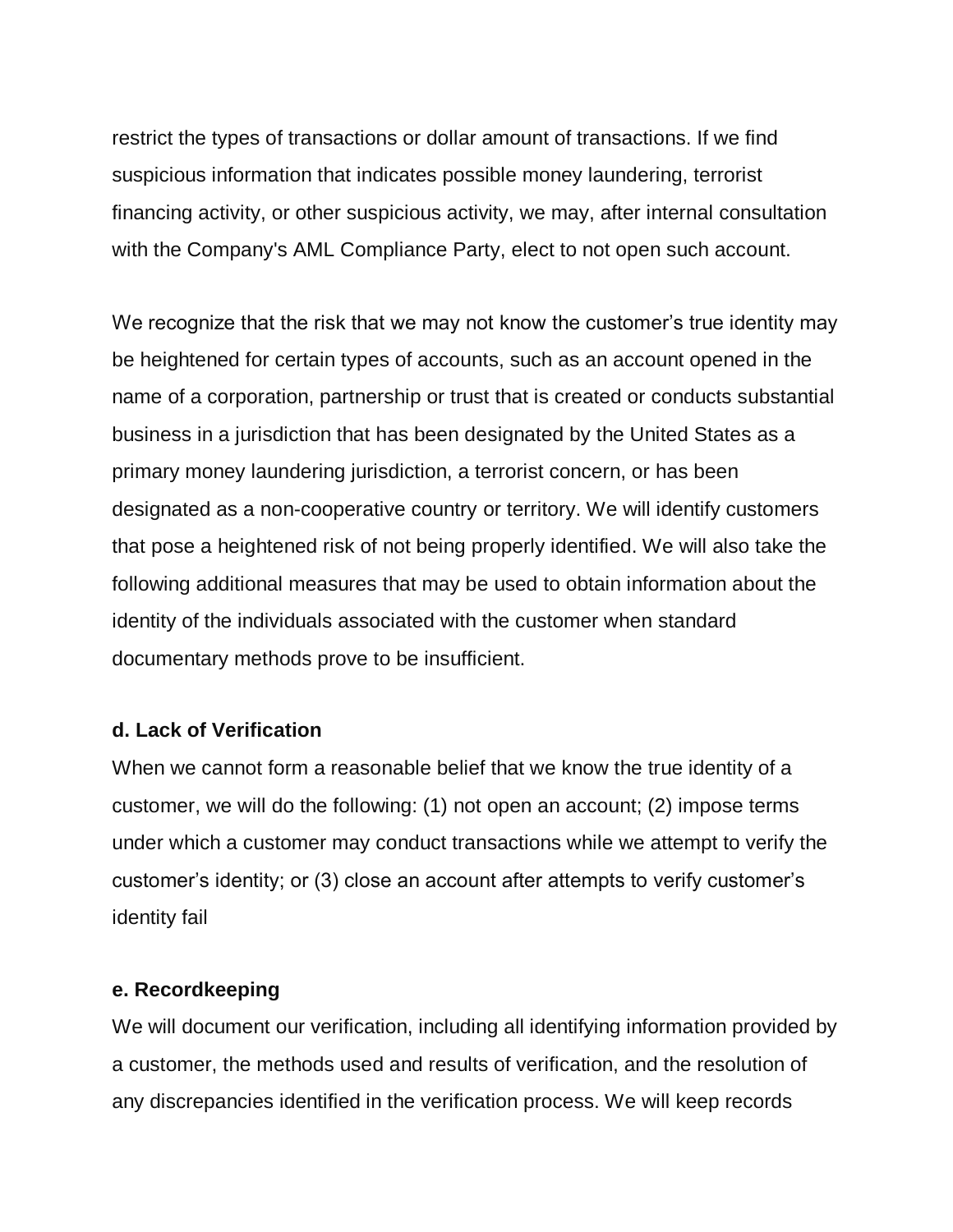containing a description of any document that we relied on to verify a customer's identity, noting the type of document, any identification number contained in the document, the place of issuance, and if any, the date of issuance and expiration date. With respect to non-documentary verification, we will retain documents that describe the methods and the results of any measures we took to verify the identity of a customer. We will also keep records containing a description of the resolution of each substantive discrepancy discovered when verifying the identifying information obtained. We will retain records of all identification information for five years after the account has been closed; we will retain records made about verification of the customer's identity for five years after the record is made.

#### **f. Comparison with Government-Provided Lists of Terrorists**

At such time as we receive notice that a federal government agency has issued a list of known or suspected terrorists and identified the list as a list for CIP purposes, we will, within a reasonable period of time after an account is opened (or earlier, if required by another federal law or regulation or federal directive issued in connection with an applicable list), determine whether a customer appears on any such list of known or suspected terrorists or terrorist organizations issued by any federal government agency and designated as such by Treasury in consultation with the federal functional regulators. We will follow all federal directives issued in connection with such lists.

We will continue to comply separately with OFAC rules prohibiting transactions with certain foreign countries or their nationals.

#### **g. Notice to Customers** >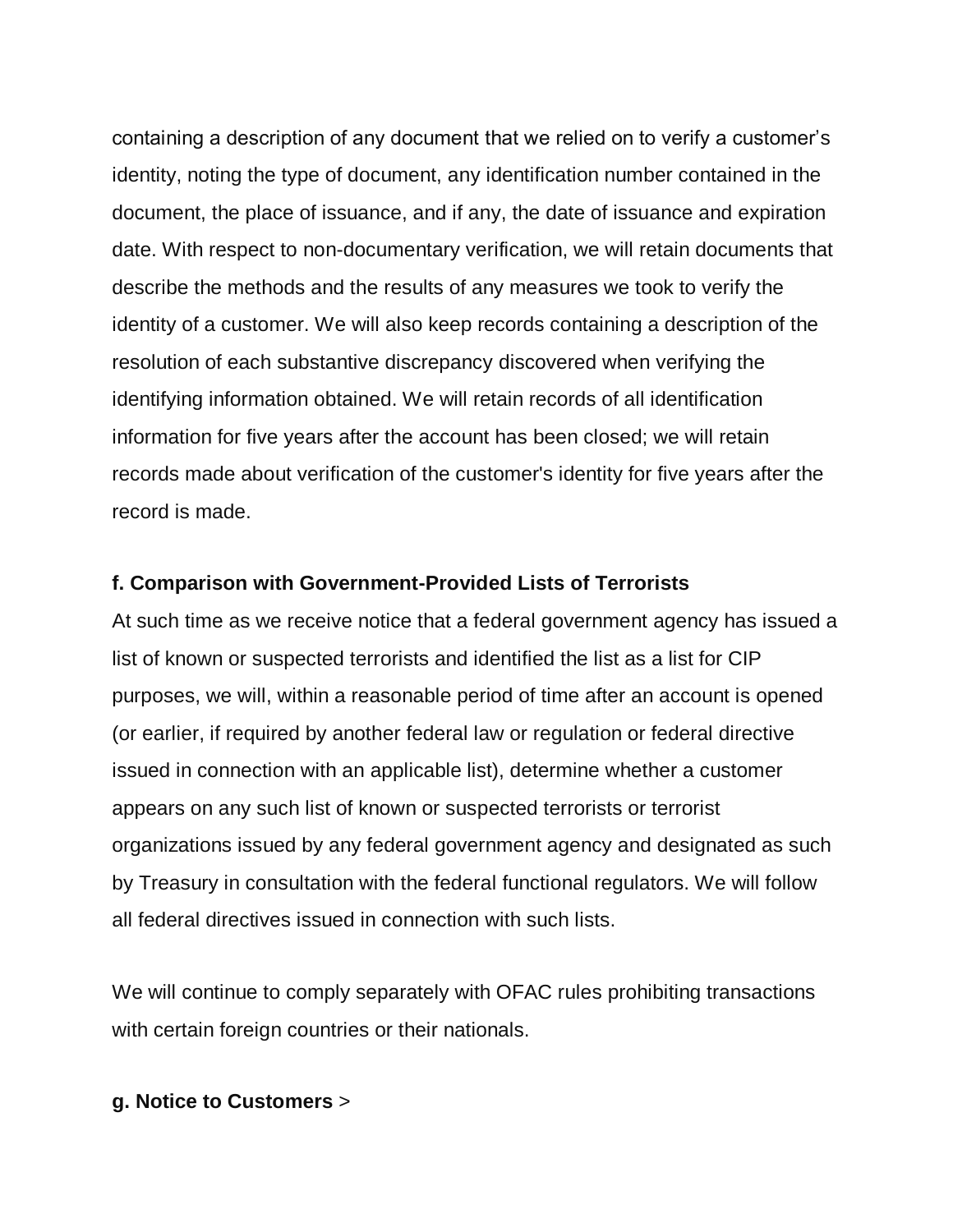We will provide notice to customers that the Company is requesting information from them to verify their identities, where required by law

**Important Information About Procedures for Opening a New Account What this means for you: When you open an account, we will ask for your name, address, date of birth and other information that will allow us to identify you. We may also ask to see your driver's license or other identifying documents.**

#### **6.General Customer Due Diligence**

It is important to our AML policy that we obtain sufficient information about each customer to allow us to evaluate the risk presented by that customer and to detect and report suspicious activity. When we open an account for a customer, the due diligence we perform may be in addition to customer information obtained for purposes of our CIP.

We will take steps to obtain sufficient customer information to comply with our suspicious activity reporting requirements. Such information should include

- the customer's business
- the customer's anticipated account activity (both volume and type);
- the source of the customer's funds.

For accounts that we have deemed to be higher risk, we will obtain the following information: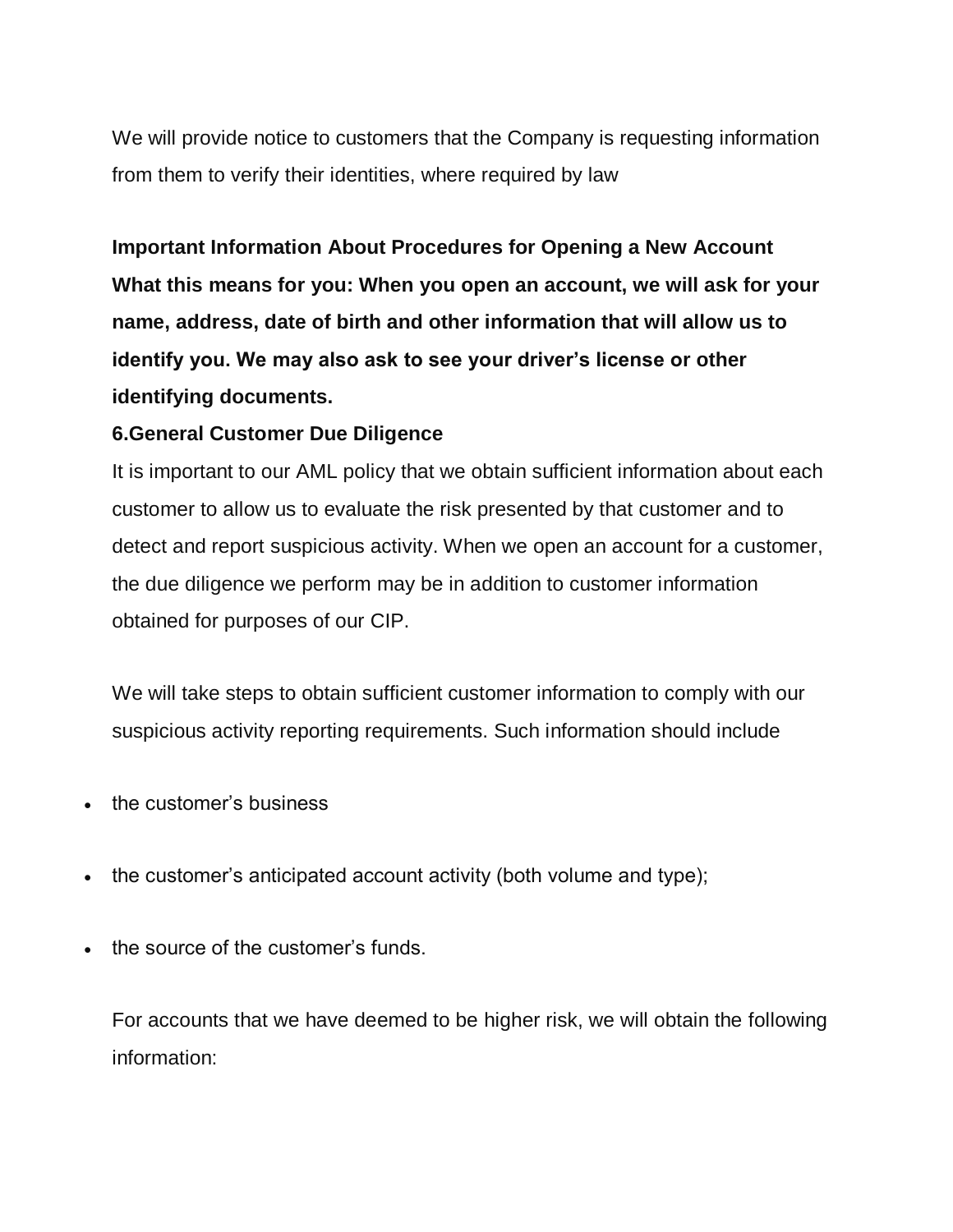- the purpose of the account;
- the source of funds and wealth;
- the beneficial owners of the accounts;
- the customer's (or beneficial owner's) occupation or type of business;
- financial statements;
- banking references;
- domicile (where the customer's business is organized);
- description of customer's primary trade area and whether international transactions are expected to be routine;
- description of the business operations and anticipated volume of trading;
- explanations for any changes in account activity.

## **7.Due Diligence and Enhanced Due Diligence Requirements for Private Banking Accounts/Senior Foreign Political Figures**

We will review our accounts to determine whether we offer any private banking accounts and we will conduct due diligence on such accounts. This due diligence will include, at least, (1) ascertaining the identity of all nominal holders and holders of any beneficial ownership interest in the account (including information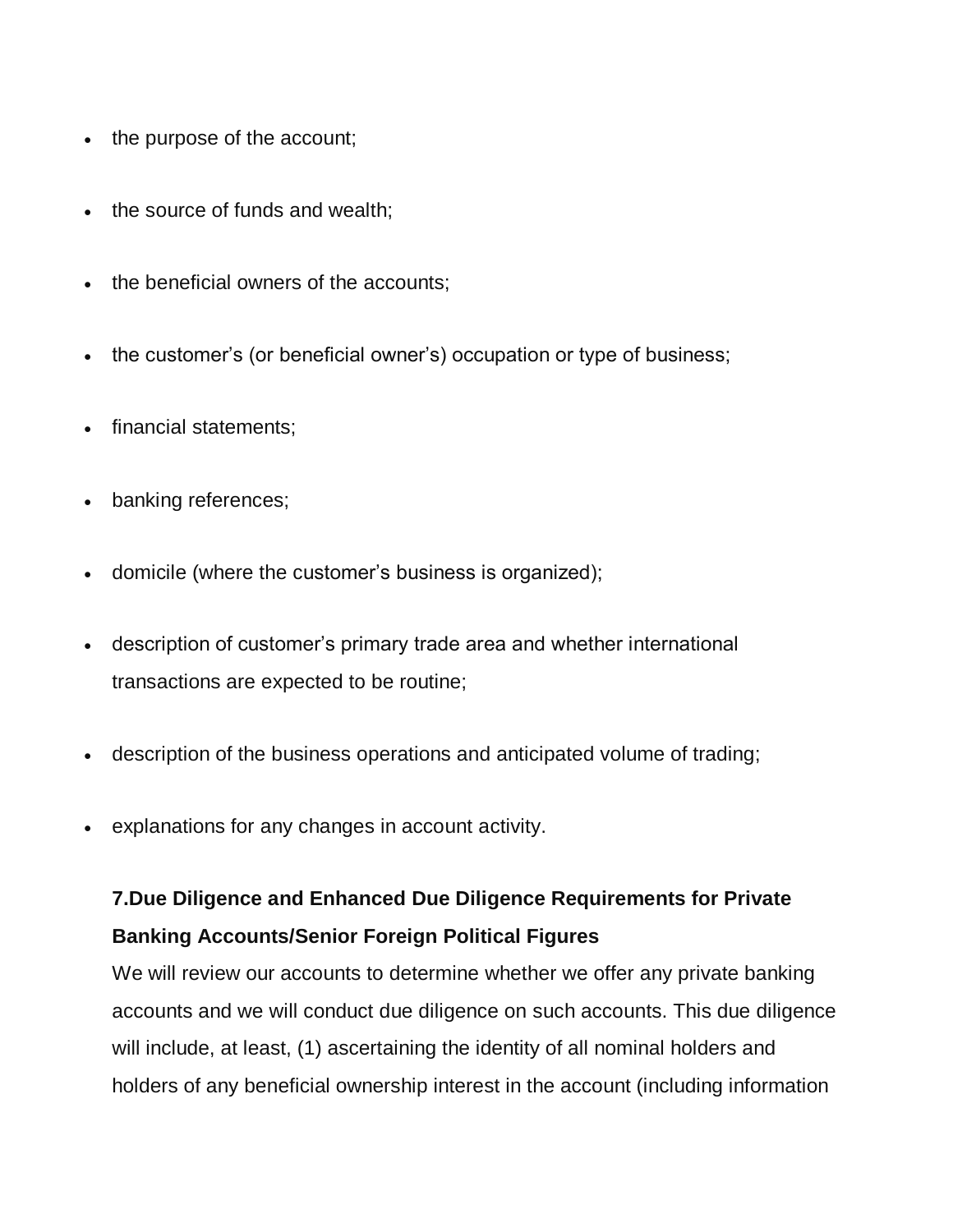on those holders' lines of business and sources of wealth); (2) ascertaining the source of funds deposited into the account; (3) ascertaining whether any such holder may be a senior foreign political figure; and (4) detecting and reporting, in accordance with applicable laws and regulations, any known or suspected money laundering, or use of the proceeds of foreign corruption.

We will review public information, including information available in Internet databases, to determine whether any private banking account holders are senior foreign political figures. If we discover information indicating that a particular private banking account holder may be a senior foreign political figure, and upon taking additional reasonable steps to confirm this information, we determine that the individual is, in fact, a senior foreign political figure, we will conduct additional enhanced due diligence to detect and report transactions that may involve money laundering or the proceeds of foreign corruption.

In so doing, we will consider the risks that the funds in the account may be the proceeds of foreign corruption by determining the purpose and use of the private banking account, location of the account holder(s), source of funds in the account, type of transactions conducted through the account and jurisdictions involved in such transactions. The degree of scrutiny we will apply will depend on various risk factors, including, but not limited to, whether the jurisdiction the senior foreign political figure is from is one in which current or former political figures have been implicated in corruption and the length of time that a former political figure was in office. Our enhanced due diligence might include, depending on the risk factors, probing the account holder's employment history, scrutinizing the account holder's source(s) of funds, and monitoring transactions to the extent necessary to detect and report proceeds of foreign corruption, and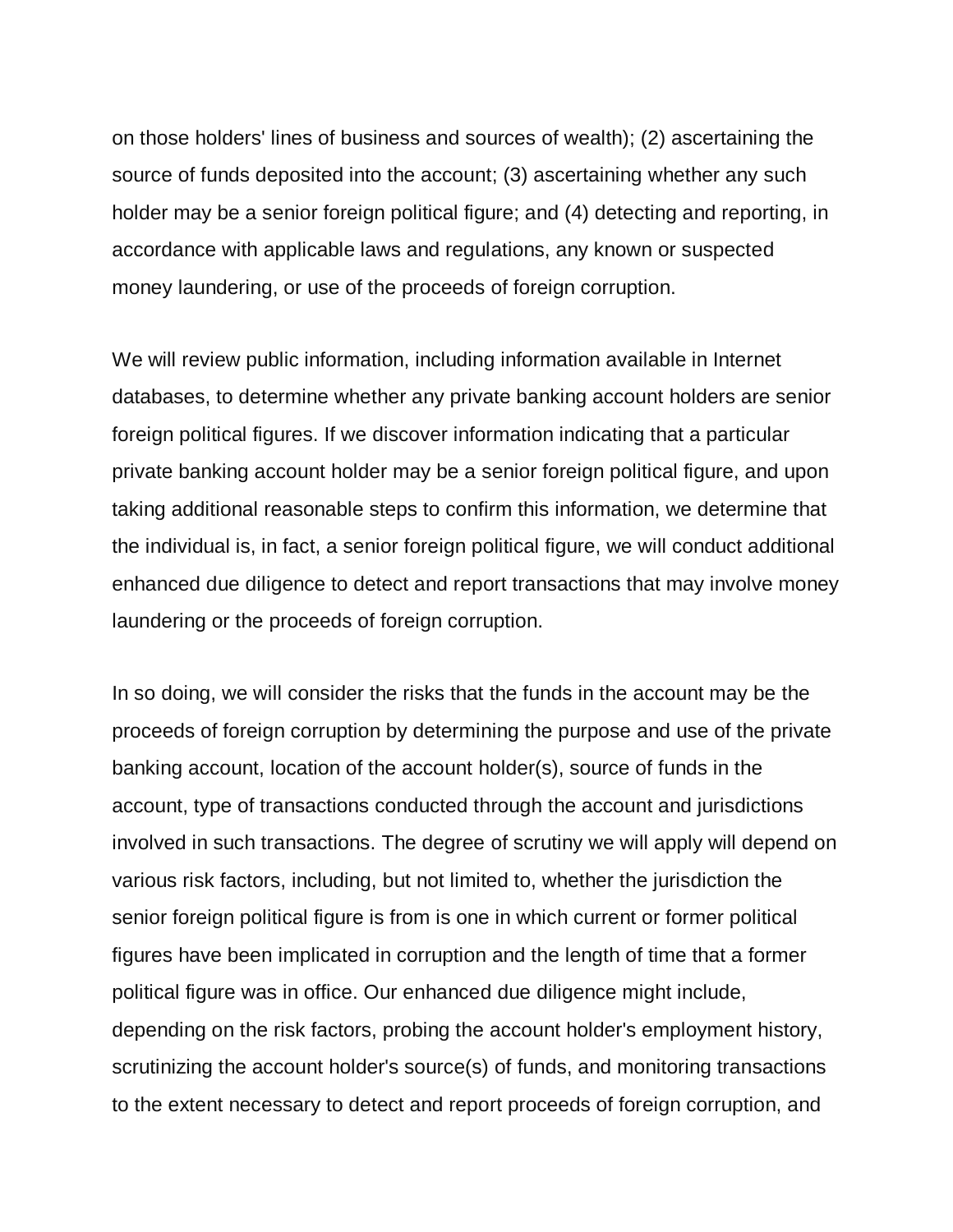reviewing monies coming from government, government controlled or government enterprise accounts (beyond salary amounts).

If we do not find information indicating that a private banking account holder is a senior foreign political figure, and the account holder states that he or she is not a senior foreign political figure, then we may make an assessment if a higher risk for money laundering, nevertheless, exists independent of the classification. If a higher risk is apparent, we will consider additional due diligence measures.

In either case, if due diligence (or the required enhanced due diligence, if the account holder is a senior foreign political figure) cannot be performed adequately, we will, after consultation with the Company's AML Compliance Party and, as appropriate, not open the account, suspend the transaction activity, or close the account.

#### **8. Monitoring Accounts for Suspicious Activity**

**We will monitor account activity for unusual size, volume, pattern or type of transactions, taking into account risk factors and red flags that are appropriate to our business.Monitoring will be conducted through the automated monitoring.The AML Compliance Party or his or her designee will be responsible for this monitoring, will review any activity that our monitoring system detects, will determine whether any additional steps are required, will document when and how this monitoring is carried out, and will report suspicious activities to the appropriate authorities. Emergency Notification to Law Enforcement by Telephone**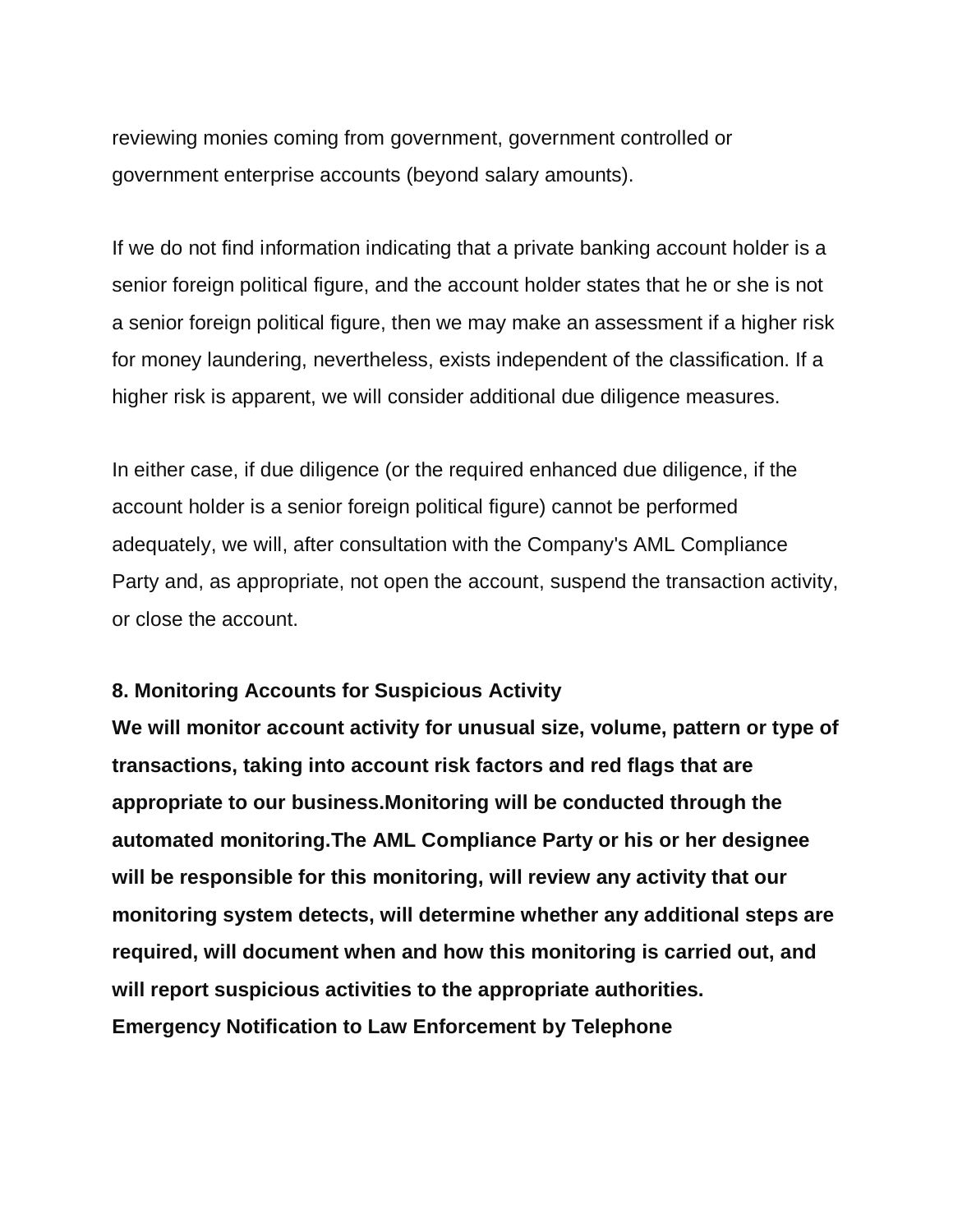**In situations involving violations that require immediate attention, such as terrorist financing or ongoing money laundering schemes, we will immediately call an appropriate law enforcement authority.**

#### **Red Flags**

**Red flags that signal possible money laundering or terrorist financing include, but are not limited to:**

**Customers – Insufficient or Suspicious Information**

- **Provides unusual or suspicious identification documents that cannot be readily verified.**
- **Reluctant to provide complete information about nature and purpose of business, prior banking relationships, anticipated account activity, officers and directors or business location.**
- **Refuses to identify a legitimate source for funds or information is false, misleading or substantially incorrect.**
- **Background is questionable or differs from expectations based on business activities.**
- **Customer with no discernible reason for using the Company's service.**

## **Efforts to Avoid Reporting and Recordkeeping**

o **Reluctant to provide information needed to file reports or fails to proceed with transaction.**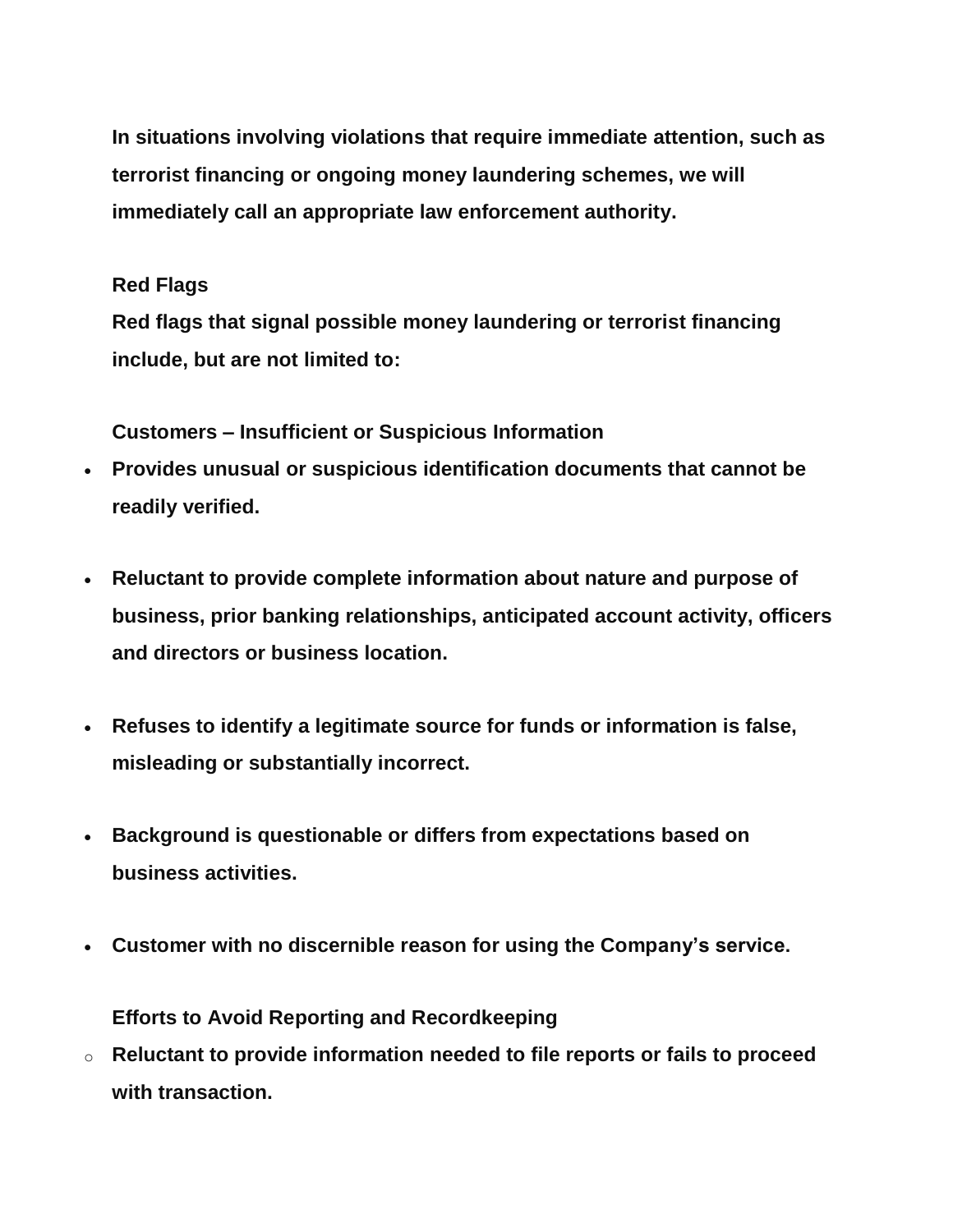- o **Tries to persuade an employee not to file required reports or not to maintain required records.**
- o **"Structures" deposits, withdrawals or purchase of monetary instruments below a certain amount to avoid reporting or recordkeeping requirements.**
- o **Unusual concern with the Company's compliance with government reporting requirements and Company's AML policies.**

**Certain Funds Transfer Activities**

- **Wire transfers to/from financial secrecy havens or high-risk geographic location without an apparent business reason.**
- **Many small, incoming wire transfers or deposits made using checks and money orders. Almost immediately withdrawn or wired out in manner inconsistent with customer's business or history. May indicate a Ponzi scheme.**
- **Wire activity that is unexplained, repetitive, unusually large or shows unusual patterns or with no apparent business purpose.**

**Certain Securities Transactions**

- **Customer engages in prearranged or other non-competitive trading, including wash or cross trades of illiquid securities.**
- **Two or more accounts trade an illiquid stock suddenly and simultaneously.**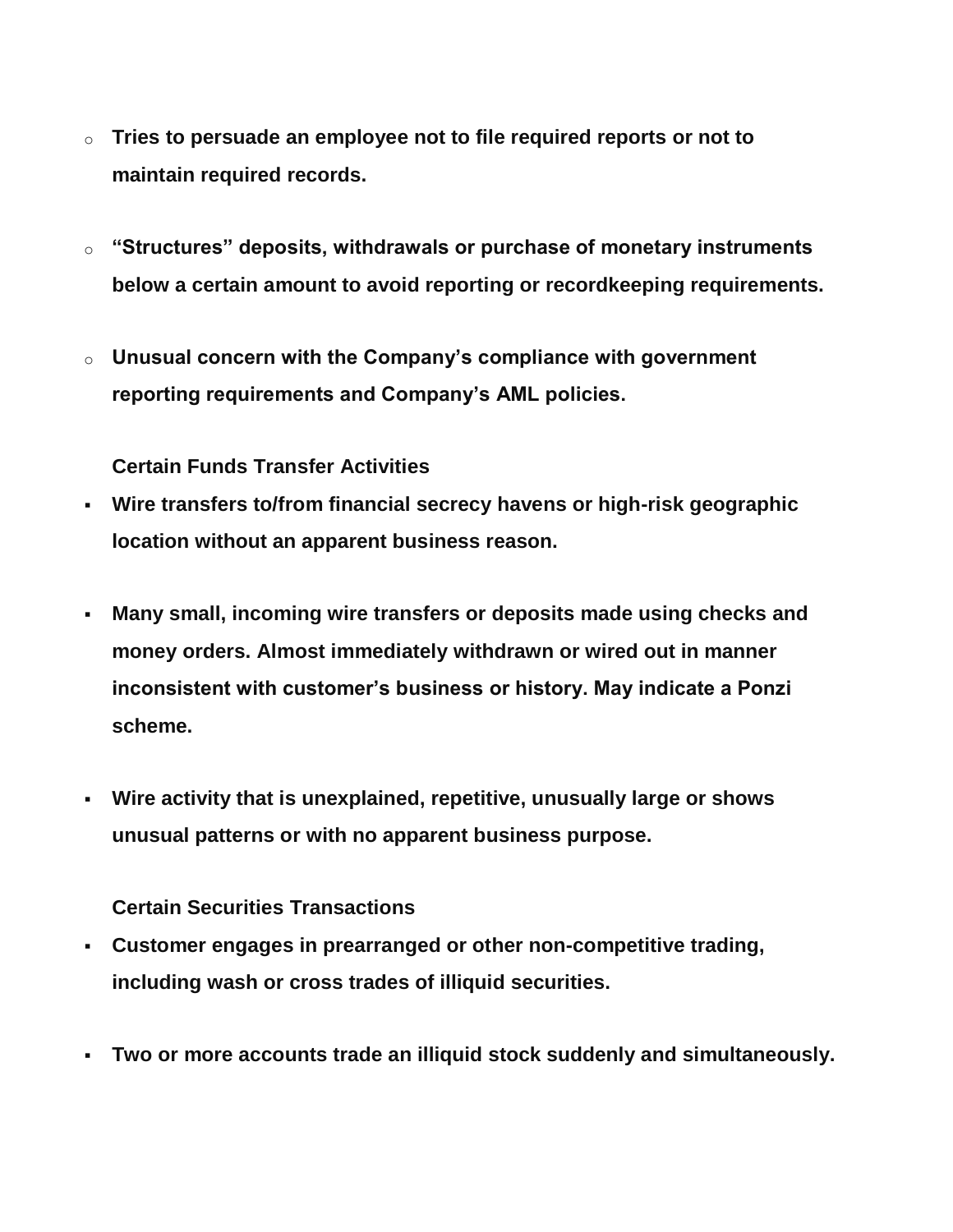- **Customer journals securities between unrelated accounts for no apparent business reason.**
- **Customer has opened multiple accounts with the same beneficial owners or controlling parties for no apparent business reason.**
- **Customer transactions include a pattern of receiving stock in physical form or the incoming transfer of shares, selling the position and wiring out proceeds.**
- **Customer's trading patterns suggest that he or she may have inside information.**

**Activity Inconsistent With Business**

- **Transactions patterns show a sudden change inconsistent with normal activities.**
- **Unusual transfers of funds or journal entries among accounts without any apparent business purpose.**
- **Maintains multiple accounts, or maintains accounts in the names of family members or corporate entities with no apparent business or other purpose.**
- **Appears to be acting as an agent for an undisclosed principal, but is reluctant to provide information.**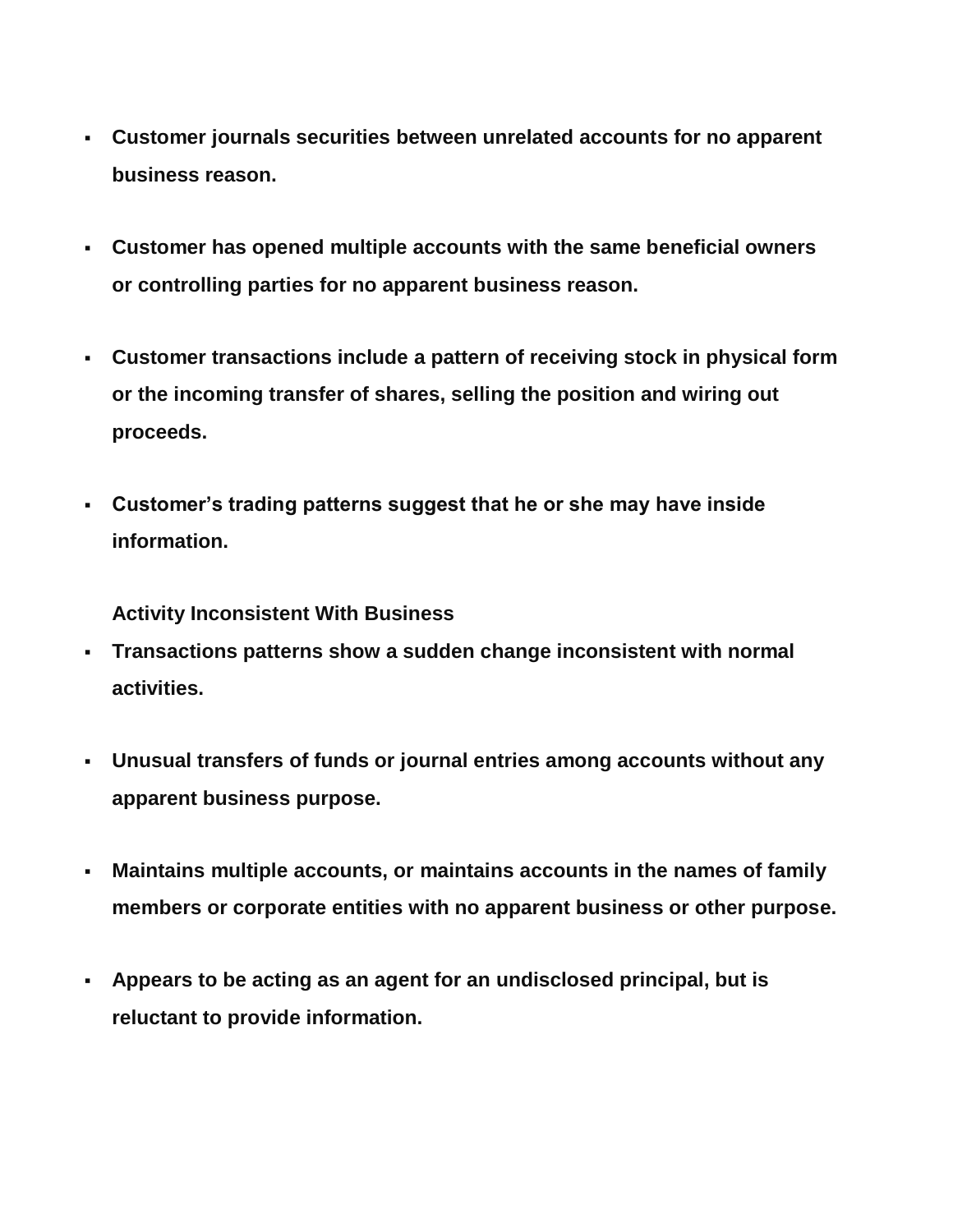**Customer transactions include a pattern of receiving stock in physical form or the incoming transfer of shares, selling the position and wiring out proceeds.**

**Other Suspicious Customer Activity**

- **Law enforcement subpoenas.**
- **Large numbers of securities transactions across a number of jurisdictions.**
- **Buying and selling securities with no purpose or in unusual circumstances (e.g., churning at customer's request).**
- **Payment by third-party check or money transfer without an apparent connection to the customer.**
- **Customer transactions include a pattern of receiving stock in physical form or the incoming transfer of shares, selling the position and wiring out proceeds.**
- **Payments to third-party without apparent connection to customer.**
- **No concern regarding the cost of transactions or fees (i.e., surrender fees, higher than necessary commissions, etc.).**

**9.Responding to Red Flags and Suspicious Activity When an employee of the Company detects any red flag, or other activity that may be suspicious, he or she will notify the AML Compliance Party.**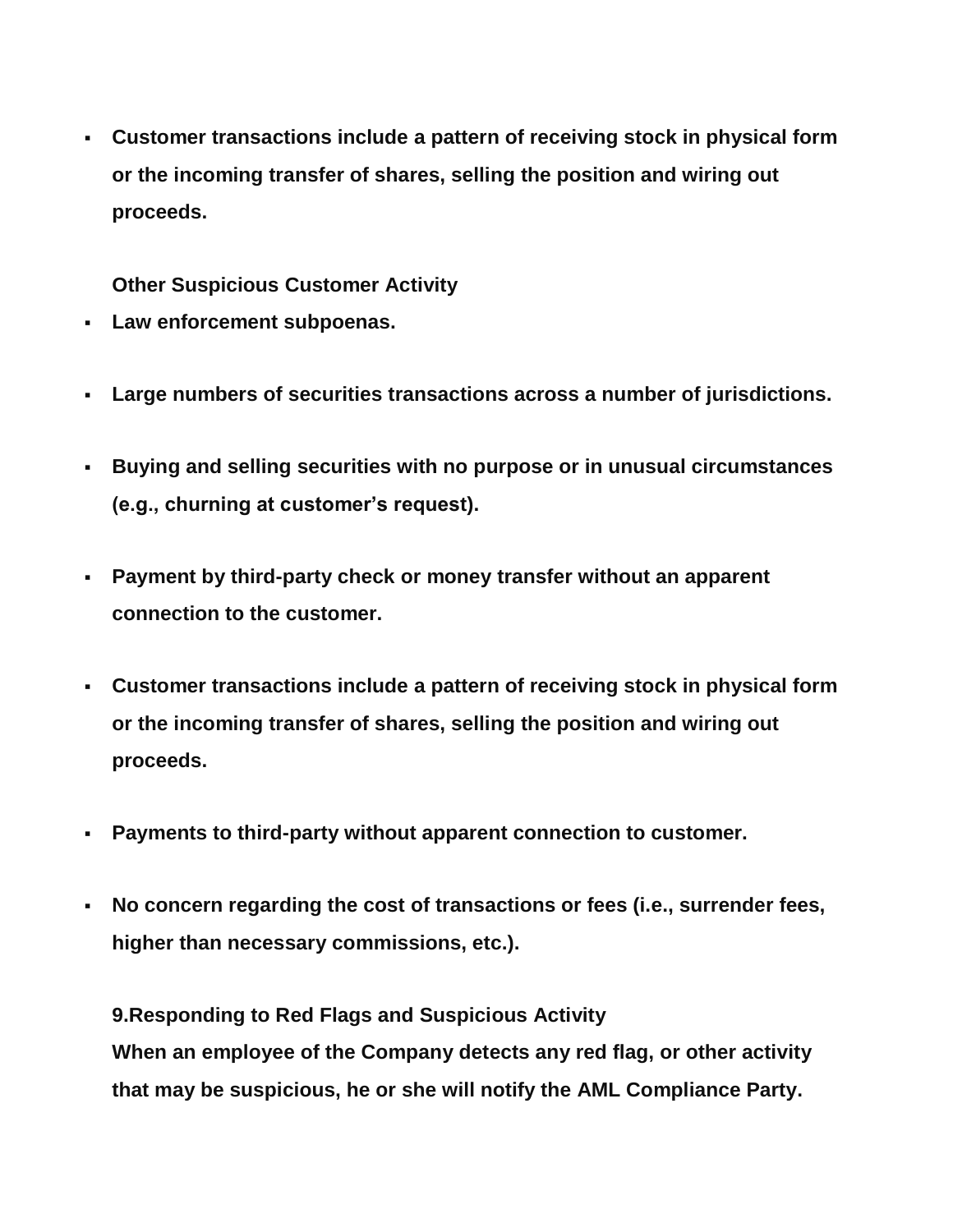**Under the direction of the AML Compliance Party, the Company will determine whether or not and how to further investigate the matter. This may include gathering additional information internally or from third-party sources, contacting the government, freezing the account and/or closing the account.**

#### **AML Recordkeeping**

**Our AML Compliance Party and its designee will be responsible for ensuring that AML records are maintained properly. In addition, as part of our AML policy, our Company will create and maintain relevant documentation on customer identity and verification and funds transmittals. We will maintain such documentation for at least five years. We will hold such documentation confidential. We will not inform any third party about the existence of such documentation**

**10. Clearing/Introducing Company Relationships We will work closely with our third party partners to detect money laundering, if required. We will exchange information, records, data and exception reports as necessary to comply with AML laws.**

#### **11. Training Policies**

**We will develop ongoing employee training under the leadership of the AML Compliance Party and senior management. Our training will occur on at least an annual basis. It will be based on our Company's size, its customer base, and its resources and be updated as necessary to reflect any new developments in the law.**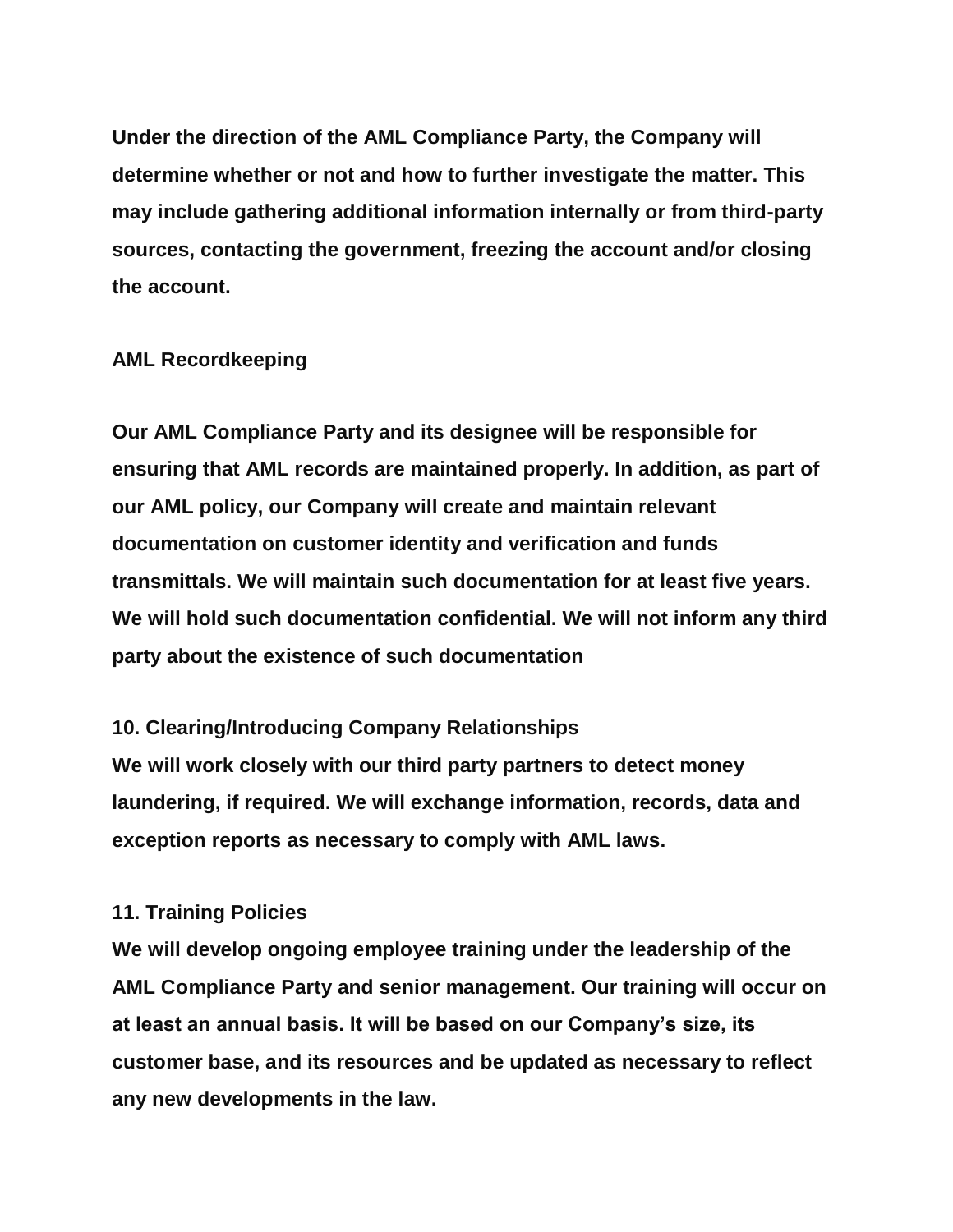**Our training will include, at a minimum: (1) how to identify red flags and signs of money laundering that arise during the course of the employees' duties; (2) what to do once the risk is identified; (3) what employees' roles are in the Company's compliance efforts and how to perform them; and (4) the Company's record retention policy.**

**We will review our operations to see if certain employees, such as those in compliance, margin and corporate security, require specialized additional training. Our written procedures will be updated to reflect any such changes.**

#### **12. Monitoring Employee Conduct and Accounts**

**We will subject employee accounts to the same AML procedures as customer accounts, under the supervision of the AML Compliance Party. We will also review the AML performance of supervisors, as part of their annual performance review. The AML Compliance Party's accounts will be reviewed by the AML Compliance Person.**

## **13. Confidential Reporting of AML Non-Compliance**

**Employees will promptly report any potential violations of the Company's AML compliance policy to the AML Compliance Party, unless the violations implicate the AML Compliance Party, in which case the employee shall report to the AML Compliance Party. Such reports will be confidential, and the employee will suffer no retaliation for making them.**

**14. Additional Risk Areas**